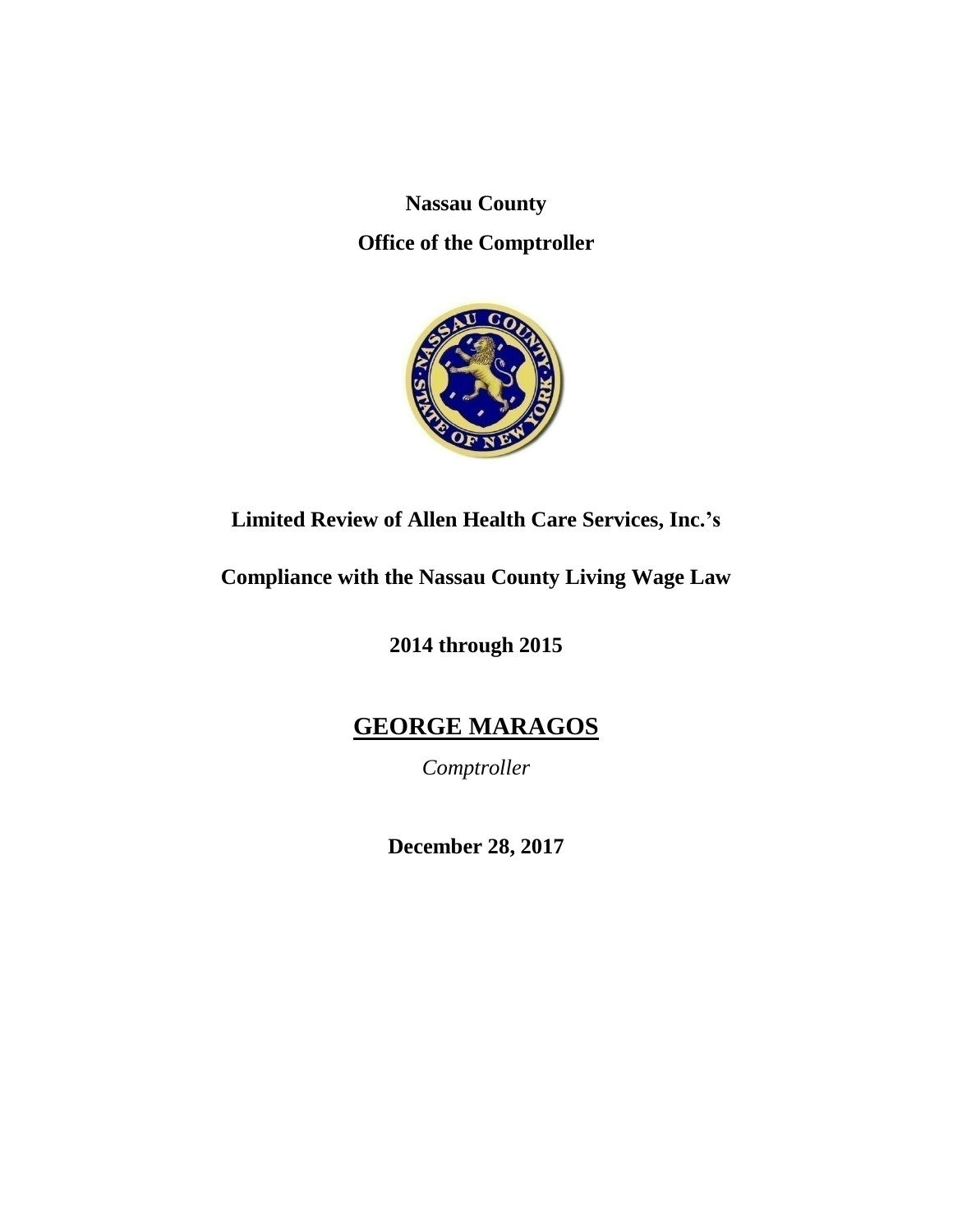**NASSAU COUNTY** *OFFICE OF THE COMPTROLLER*

> **George Maragos** *Comptroller*

James A. Garner *Chief Deputy Comptroller*

Sergio Blanco, Esq. *Deputy Comptroller - Legal*

Emmanuel Asse *Director of Communications*

# **Audit Staff**

JoAnn Greene, MBA, CPA *Director of Field Audit*

Bebe Belkin, CPA *Inspector (Comptroller)*

> Judith Mullings *Field Auditor II*

Aurora Scifo, CPA *Assistant Director of Field Audit*

> Brian Fredericks *Field Auditor III*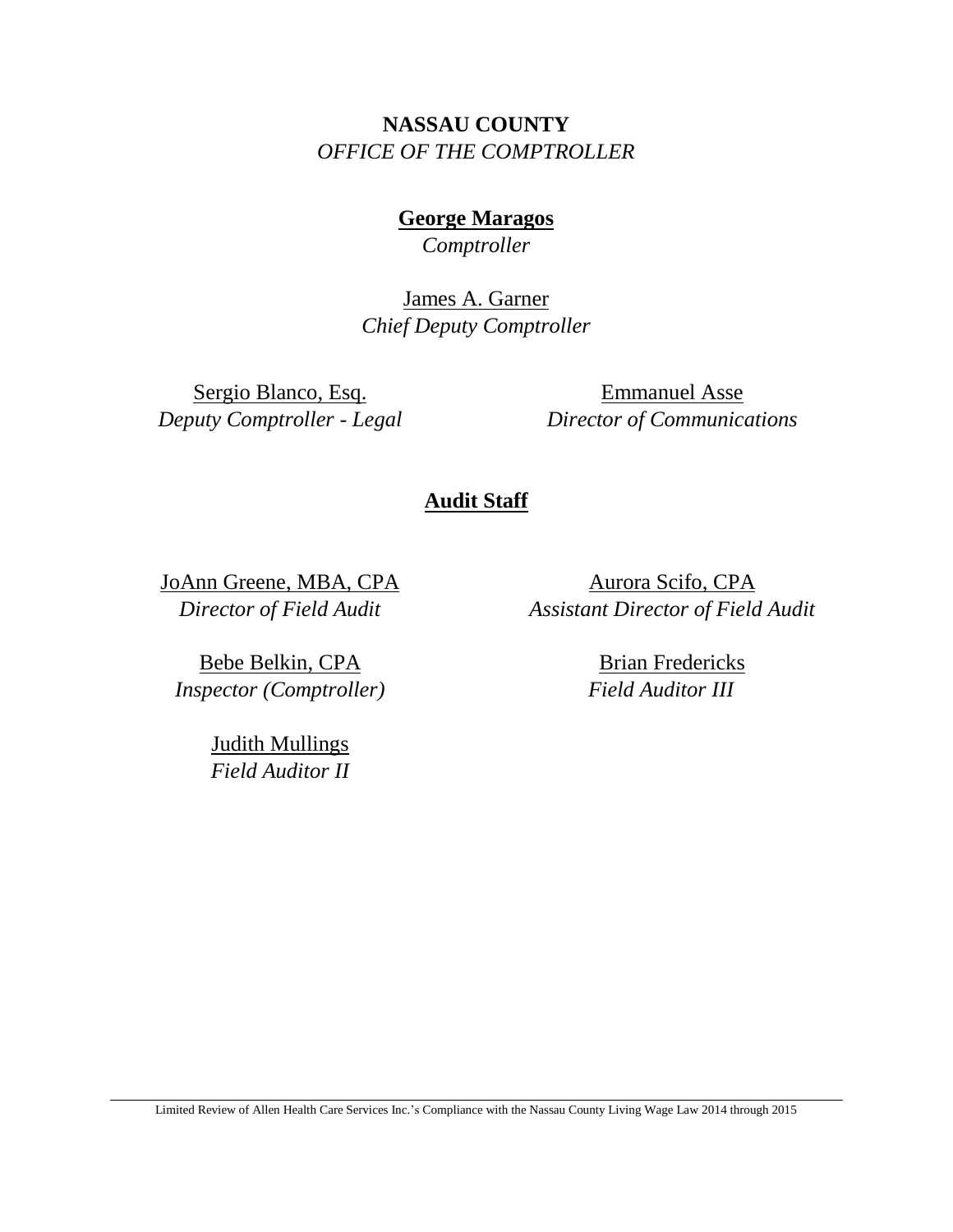# **Introduction:**

There are two contracts between Allen Health Care Services, Inc. ("Allen") as the "Provider" and Nassau County ("County") for personal care services<sup>1</sup>. One of the contracts is for services to recipients of Medicaid<sup>2</sup>, and the other is for services provided under the Expanded In-home Services for the Elderly Program ("EISEP"). Approximately 125 employees worked under the Medicaid contract and 140 under the EISEP contract. For the years 2014 through 2015, reimbursements to Allen amounted to \$964,910.

# **Purpose:**

.

 $\overline{a}$ 

The objective of this review was to determine whether Allen Healthcare Services was in compliance with the County's Living Wage Law ("Law") and the related Rules<sup>3</sup> for its employees who perform work under its contract with Nassau County by paying them at least the Living Wage rate and providing the Law's required compensated time off.

# **Key Findings:**

- One live-in aide was not paid for 5 hours of work within a 24-hour shift which resulted in an underpayment of \$74.
- Seven employees were not compensated for 16 hours of earned compensated time off totaling \$256.

### **Key Recommendations:**

- Allen should pay the amount owed to the employee and provide proof of payment to the Comptroller's Office.
- Allen should pay the amounts owed to the seven employees and provide proof of payment to the Comptroller's Office.

*\*\*\*\*\**

The matters covered in this report have been discussed with the officials of Allen Health Care Services, Inc. On December 21, 2017, we submitted a draft report to Allen for their review. Allen provided their response on December 27, 2017. Their response and our follow up to their response are included as Appendix A and Appendix B to this report.

<sup>&</sup>lt;sup>1</sup> As defined in New York State 18 NYCRR

<sup>&</sup>lt;sup>2</sup> As defined in Title 11, Article 5 of the New York State Social Services Law and/or Title XIX of the Federal Social Security Act <sup>3</sup> Living Wage Law Rules of the Nassau County Comptroller and Rules of the Nassau County Executive.

Limited Review of Allen Health Care Services Inc.'s Compliance with the Nassau County Living Wage Law 2014 through 2015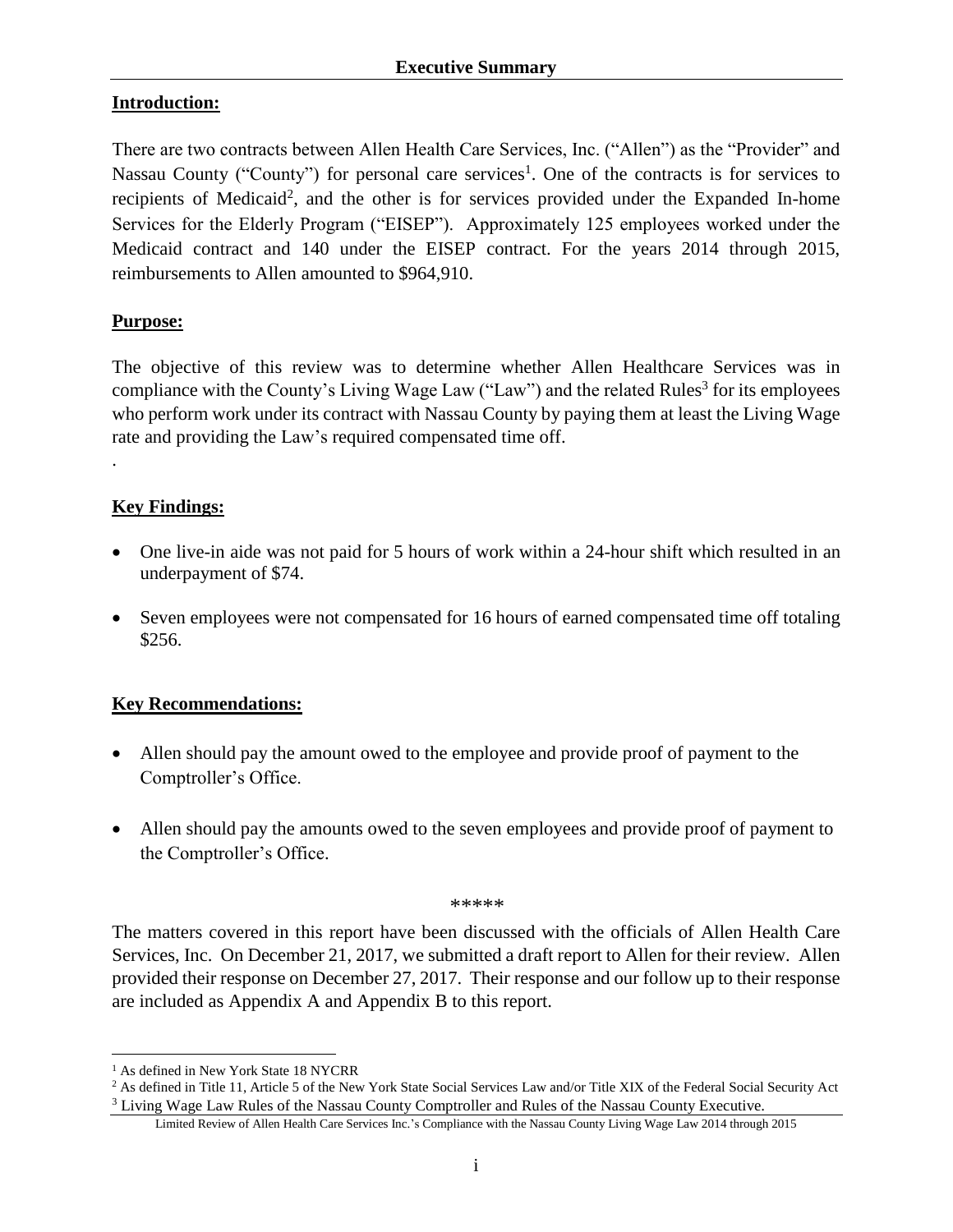| (1) One Live-in Aide Was Not Paid For 5 Hours of Work within a 24-Hour Shift Resulted in |
|------------------------------------------------------------------------------------------|
| (2) Seven Employees Were Not Compensated for 16 Hours of Earned Compensated Time Off     |
| APPENDIX B - Auditor's Follow-Up Responses to Allen Health Care Services Response  7     |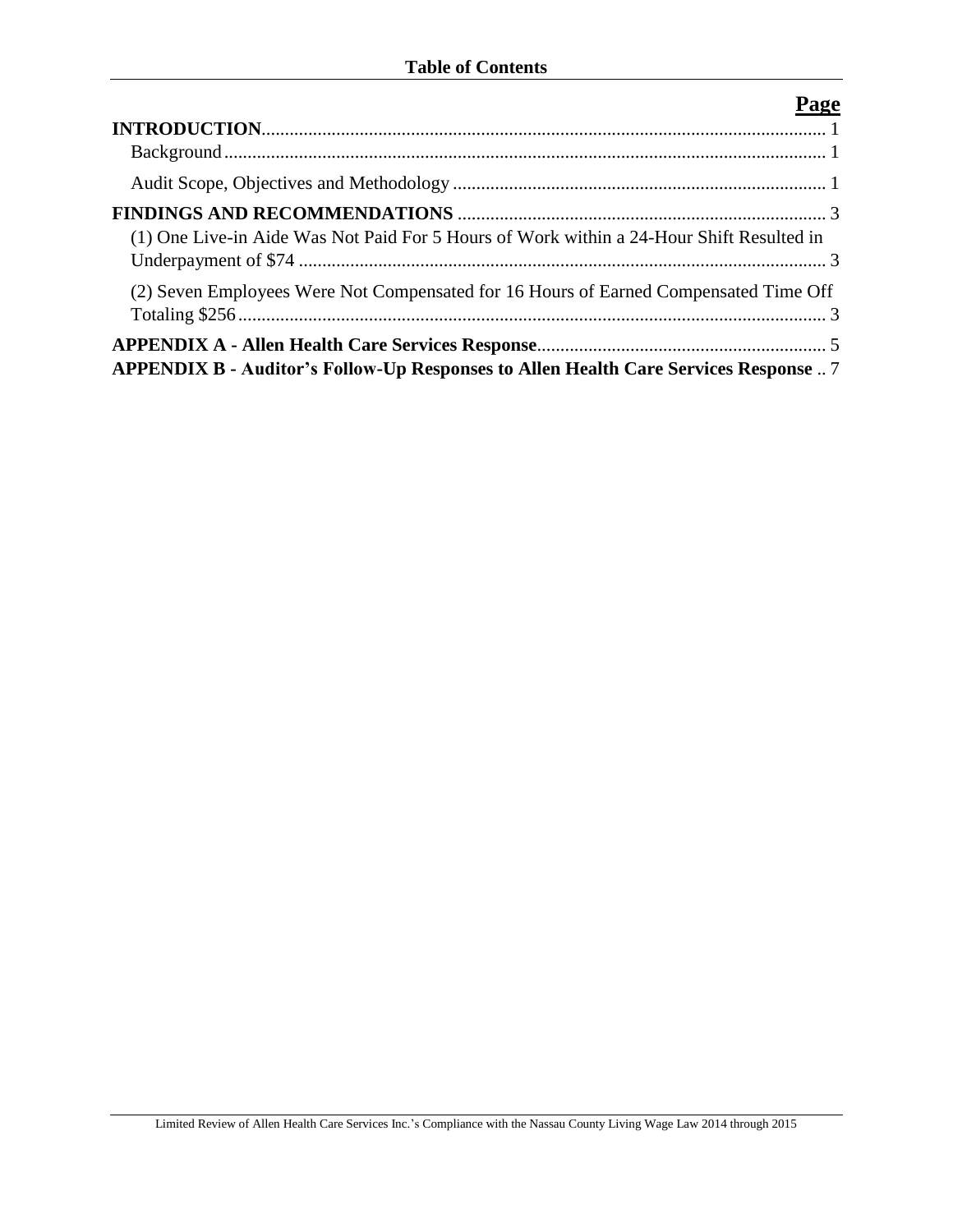# <span id="page-4-1"></span><span id="page-4-0"></span>**Background**

The Living Wage Law was enacted by the Nassau County Legislature to ensure that all employees of contractors that do business with Nassau County earn the living wage rate and receive health benefits or a health benefit supplement. Under the Law, full-time employees who work 40 hours per week are entitled to receive no less than 12 paid days off per year, while part-time employees who work at least 20 hours per week receive proportionate compensated days off<sup>4</sup>.

There are two contracts between Allen Health Care Services, Inc. ("Allen") as the "Provider" and Nassau County for personal care services<sup>5</sup>. One of the contracts is for services to recipients of Medicaid<sup>6</sup>, and the other is for services provided under the Expanded In-home Services for the Elderly Program ("EISEP"). EISEP assists people aged 60 and older who need help with everyday activities and are not eligible for Medicaid. The EISEP clients are required to cost share according to a sliding scale reflecting their income and the cost of the services they receive.

The Medicaid contract, which became effective on January 1, 2011 is automatically renewed annually, unless terminated; and the EISEP contract has a one-year term period from April 1 to March 31.

Allen is reimbursed for these personal care services at rates set forth by the New York State Department of Health. For the years 2014 through 2015, reimbursements to Allen amounted to \$964,910. Approximately 125 employees worked under the Medicaid contracts and 140 under the EISEP contracts. During the audit period, approximately 39 employees worked as live-in aides. Live-in aides may work no more than 13 hours within the 24 hour-day that they are on call and no more than five days per week on average.

# <span id="page-4-2"></span>**Audit Scope, Objectives and Methodology**

The objective of the review was to determine whether Allen was in compliance with the Nassau County Living Wage Law and related Rules. The review period was January 1, 2014 to December 31, 2015.

The specific objectives included:

- Review Medicaid and EISEP reimbursements, patient schedules, and employee duty sheets to ensure completeness of the payroll.
- Compare the payroll rate of pay with the applicable Living Wage rate.
- Calculate the compensated leave accrued based on 20 or more hours worked in a 40 hour workweek.

 $\overline{a}$ 

<sup>4</sup> Miscellaneous Laws of Nassau County- Title 57 – Nassau County Living Wage Law

<sup>5</sup> As defined in New York State 18 NYCRR

Limited Review of Allen Health Care Services Inc.'s Compliance with the Nassau County Living Wage Law 2014 through 2015 <sup>6</sup> As defined in Title 11, Article 5 of the New York State Social Services Law and/or Title XIX of the Federal Social Security Act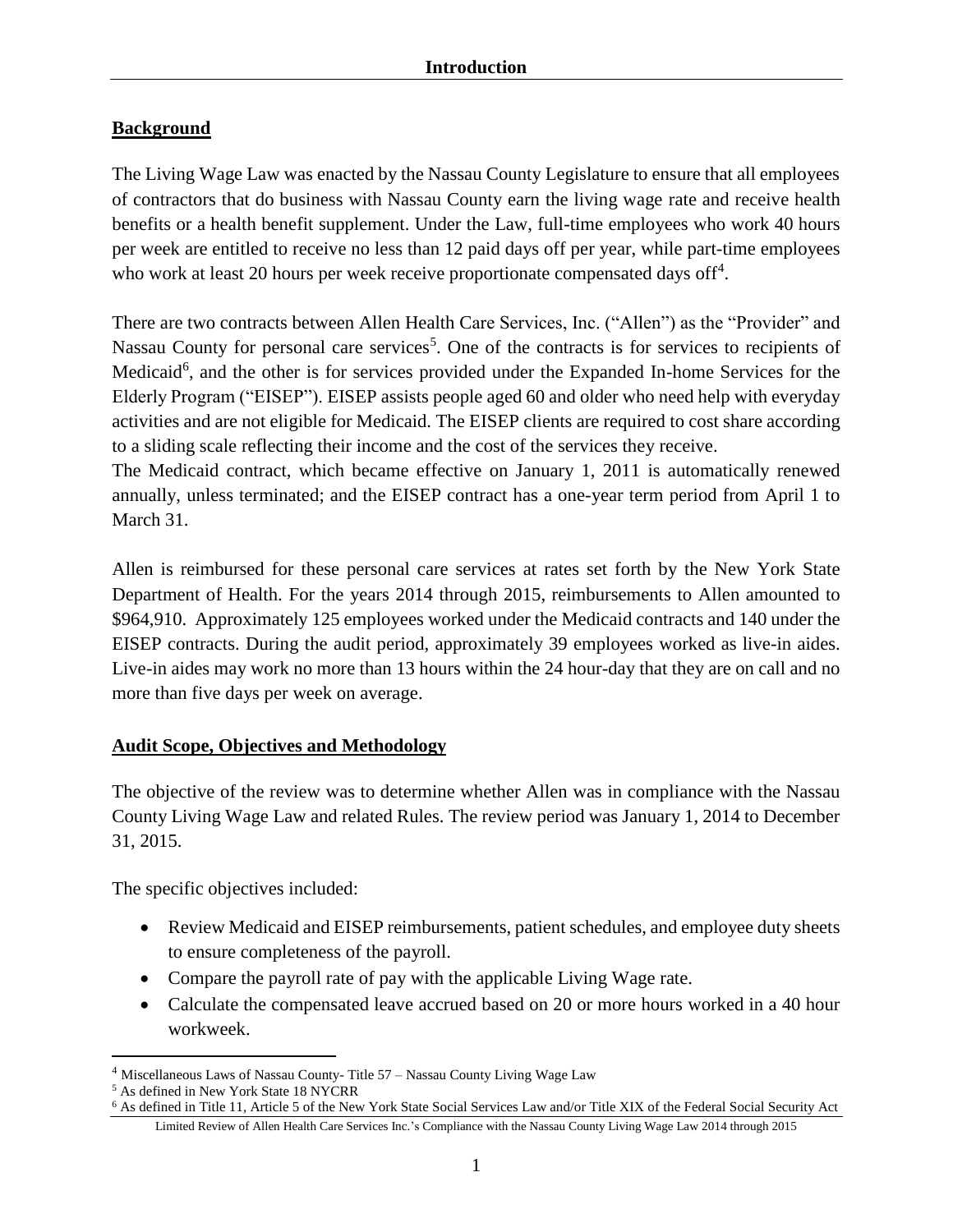We believe our review provides a reasonable basis for the findings and recommendations contained herein.

Limited Review of Allen Health Care Services Inc.'s Compliance with the Nassau County Living Wage Law 2014 through 2015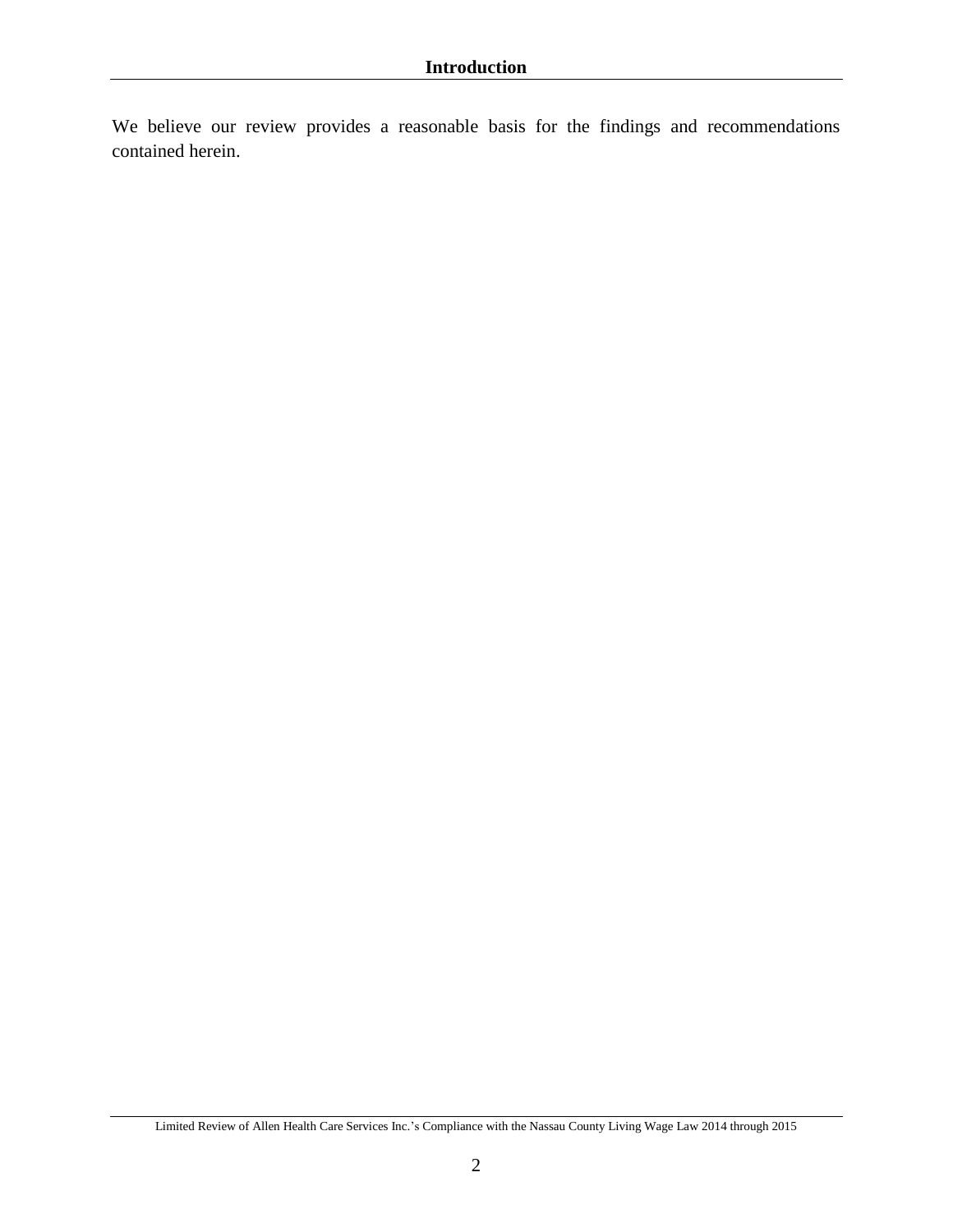### <span id="page-6-0"></span>**Audit Finding:**

# <span id="page-6-1"></span>**(1) One Live-in Aide Was Not Paid For 5 Hours of Work within a 24-Hour Shift Resulted in Underpayment of \$74**

We compared Allen's ADP<sup>7</sup> Payroll Registers with the Patient/Caregiver *Duty Sheet by Visit Date<sup>8</sup>* reports and found that one live-in aide was underpaid 4.75 hours totaling \$74. The employee was scheduled to work a 24 hour-shift, but was paid for fewer than 13 hours.

New York State Department of Labor's interpretation of the law<sup>9</sup> states that a personal home care aide employed to work a 24-hour shift must be paid *at least* for 13 hours of work<sup>10</sup>.

### **Audit Recommendation(s):**

We recommend that Allen pay the amount owed to the employee and provide proof of payment to the Comptroller's Office.

### **Audit Finding:**

# <span id="page-6-2"></span>**(2) Seven Employees Were Not Compensated for 16 Hours of Earned Compensated Time Off Totaling \$256**

Our analysis of the payroll registers revealed that seven employees were underpaid a total of \$256 in accrued compensated time off during the audit period. The Nassau County Living Wage Law provides that each full-time<sup>11</sup> employee is entitled to 12 paid days off, while part-time employees working at least 20 hours per week receive proportionate compensated days off<sup>12</sup>. Exhibit I is a summary by employee of the number of unpaid hours and the associated dollar amounts due for each year.

 $\overline{a}$ 

<sup>7</sup> Automatic Data Processing

<sup>&</sup>lt;sup>8"</sup>Duty Sheet By Visit Date" includes the following: Patient Name, Caregiver Name, Visit Date, Scheduled Time, Visit Time, Billed Hours and Tasks

<sup>9</sup> 12 N.Y.C.R.R.§142.2.1

<sup>&</sup>lt;sup>10</sup> NYS Department of Labor Opinion, RO-09-00169 - The minimum 13 hours of compensation is premised on the following: the aide is allowed 8 hours of sleep, actually receives at least 5 uninterrupted hours of sleep and gets three long meal breaks on the 24 hour shift

<sup>&</sup>lt;sup>11</sup> Full-time is defined as 40 hours per week

<sup>12</sup> Miscellaneous Laws of Nassau County - Title 57 – Nassau County Living Wage Law

Limited Review of Allen Health Care Services Inc.'s Compliance with the Nassau County Living Wage Law 2014 through 2015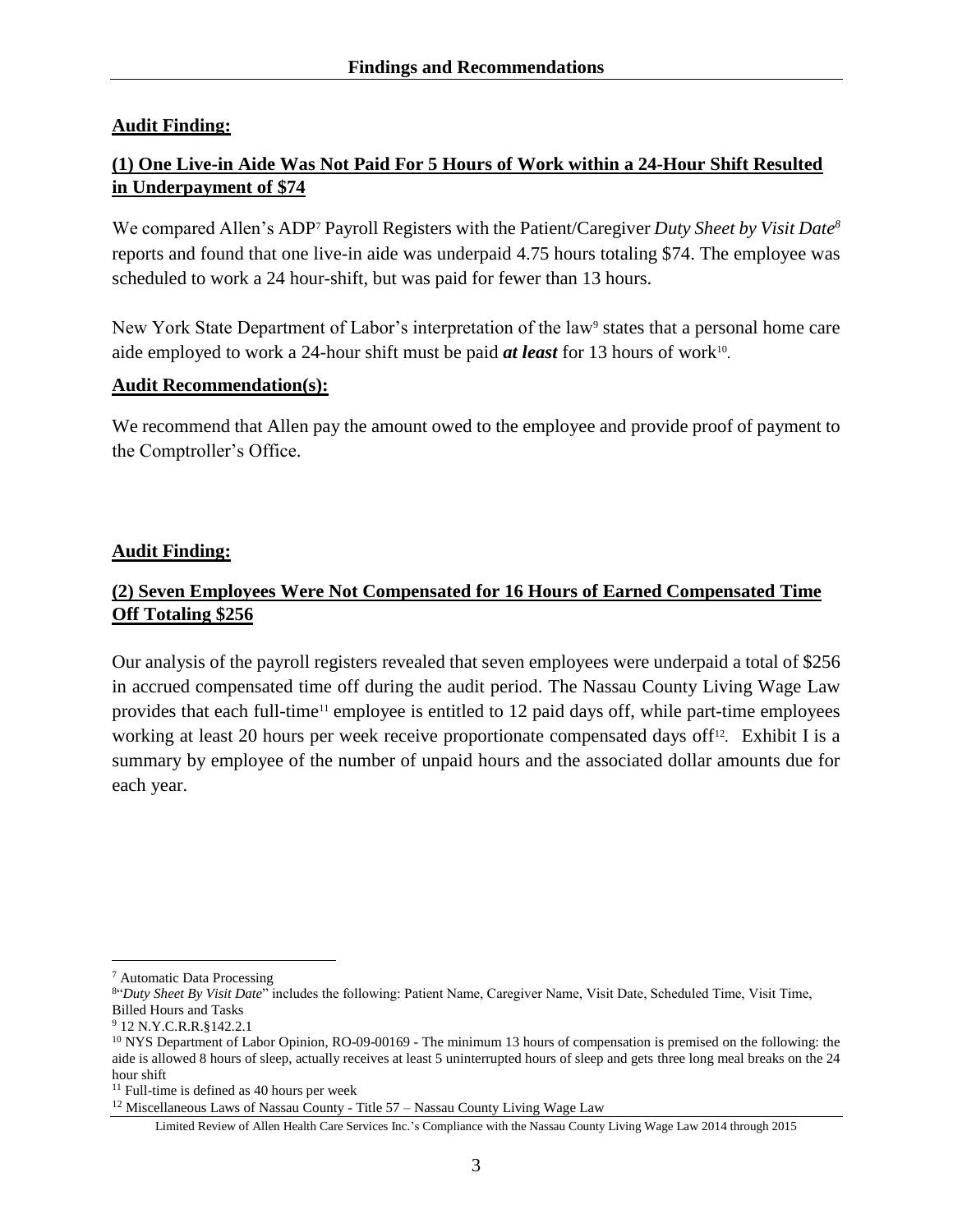# **Exhibit I**

|            | 2014   |             | 2015   |              | <b>Total</b> |              |
|------------|--------|-------------|--------|--------------|--------------|--------------|
|            | Unpaid | Amount      | Unpaid | Amount       | Unpaid       | Amount       |
| Employee   | Hours  | Due         | Hours  | Due          | Hours        | Due          |
| Employee 1 | 1.85   | 28.82<br>S  | 0.92   | 14.27<br>\$  | 2.77         | \$<br>43.09  |
| Employee 2 | -      |             | 1.57   | 24.39        | 1.57         | 24.39        |
| Employee 3 | 0.90   | 13.94       |        | -            | 0.90         | 13.94        |
| Employee 4 |        |             | 5.79   | 89.93        | 5.79         | 89.93        |
| Employee 5 |        |             | 1.66   | 25.71        | 1.66         | 25.71        |
| Employee 6 |        |             | 1.98   | 30.70        | 1.98         | 30.70        |
| Employee 7 |        |             | 1.80   | 27.97        | 1.80         | 27.97        |
|            | 2.75   | 42.76<br>\$ | 13.72  | 212.97<br>\$ | 16.47        | \$<br>255.73 |

# **Summary of Unpaid Compensated Time Off January 1, 2014 - December 31, 2015**

In addition, we compared the rate of pay for employees with the applicable living wage rate and found that Allen paid all eligible employees the living wage rate.

# **Audit Recommendation(s):**

We recommend that Allen pay the amounts owed to the seven employees and provide proof of payment to the Comptroller's Office.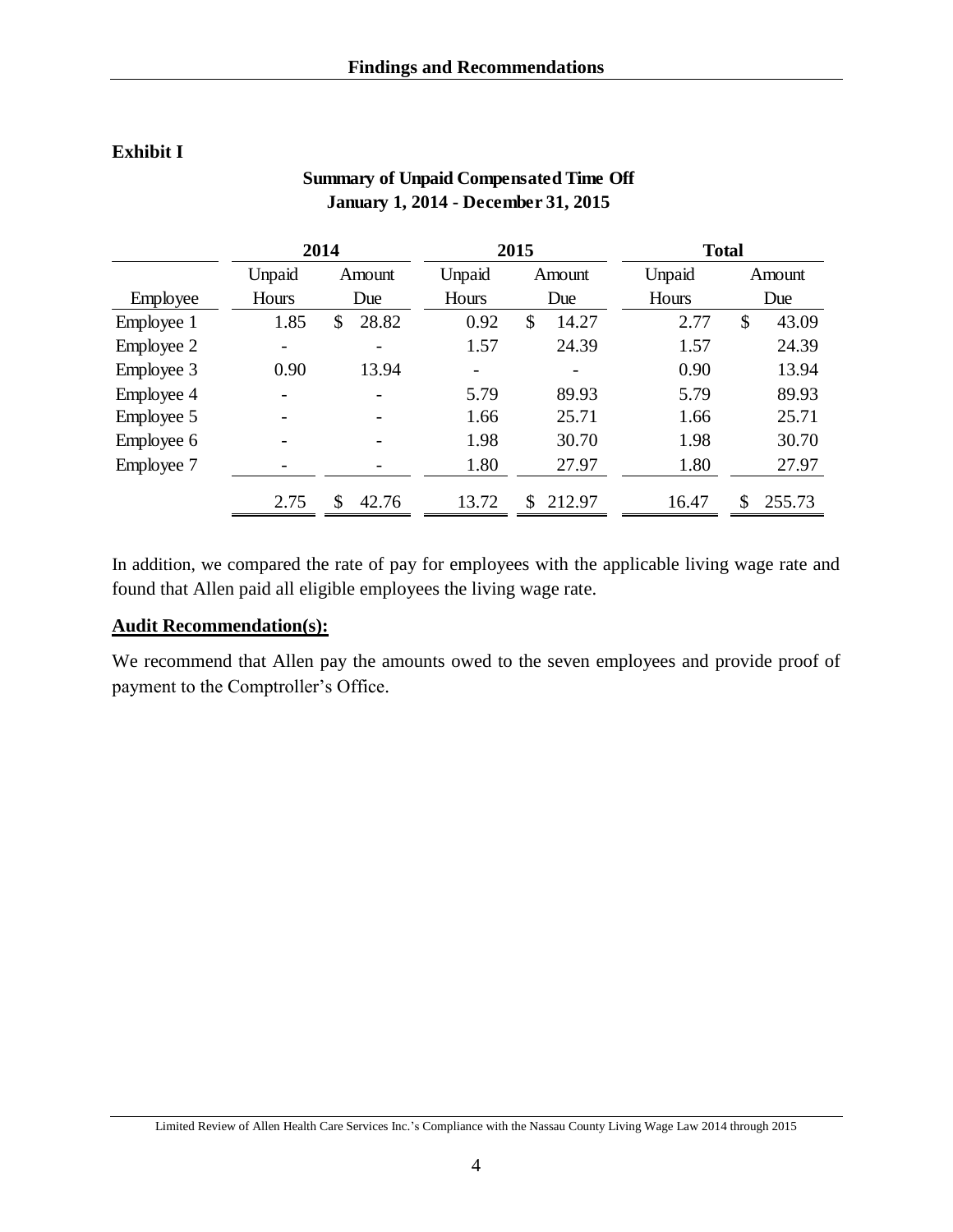

<span id="page-8-0"></span>70-00 Austin Street Suite 201 Forest Hills, N.Y. 11375 Allenhealth.com 888.81Allen (25536)

December 27, 2017

Hon. George Maragos **Office of the Comptroller** 240 Old Country Road Mineola, New York 11501

#### **NASSAU DSS MEDICAID RESPONSE TO RECOMMENDATIONS** PERSONAL CARE AGENCY FOR THE YEAR ENDED DECEMBER 31, 2014 & 2015

#### AGENCY RESPONSE TO THE AUDITORS' FINDINGS & RECOMMENDATIONS

#### **AUDITORS' FINDINGS AND RECOMMENDATIONS**

#### (1) One Live-in Aide Was Not Paid For 5 Hours of Work within a 24-Hour Shift Resulted in Underpayment of \$74:

Finding: We compared Allen's ADS Payroll Registers with the Patient/Caregiver Duty Sheet by Visit Date reports and found that one live-in aide was underpaid 4.75 hours totaling \$74. The employee was scheduled to work a 24-hour shift, but was paid for fewer than 13 hours. New York State Department of Labor's interpretation of the law states that a personal home care aide employed to work a 24-hour shift must be paid at least for 13 hours of work..

Recommendation: We recommend that Allen pay the amount owed to the employee and provide proof of payment to the Comptroller's office.

#### Agency Response & Plan of Correction:

The Agency will pay the amount of \$74,00 owed to the employee and provide proof of payment to the Comptroller's office.

The agency will also educate our payroll staff to make sure to pay live-ins who are scheduled to work a 24-hour shift no less than 13 hours.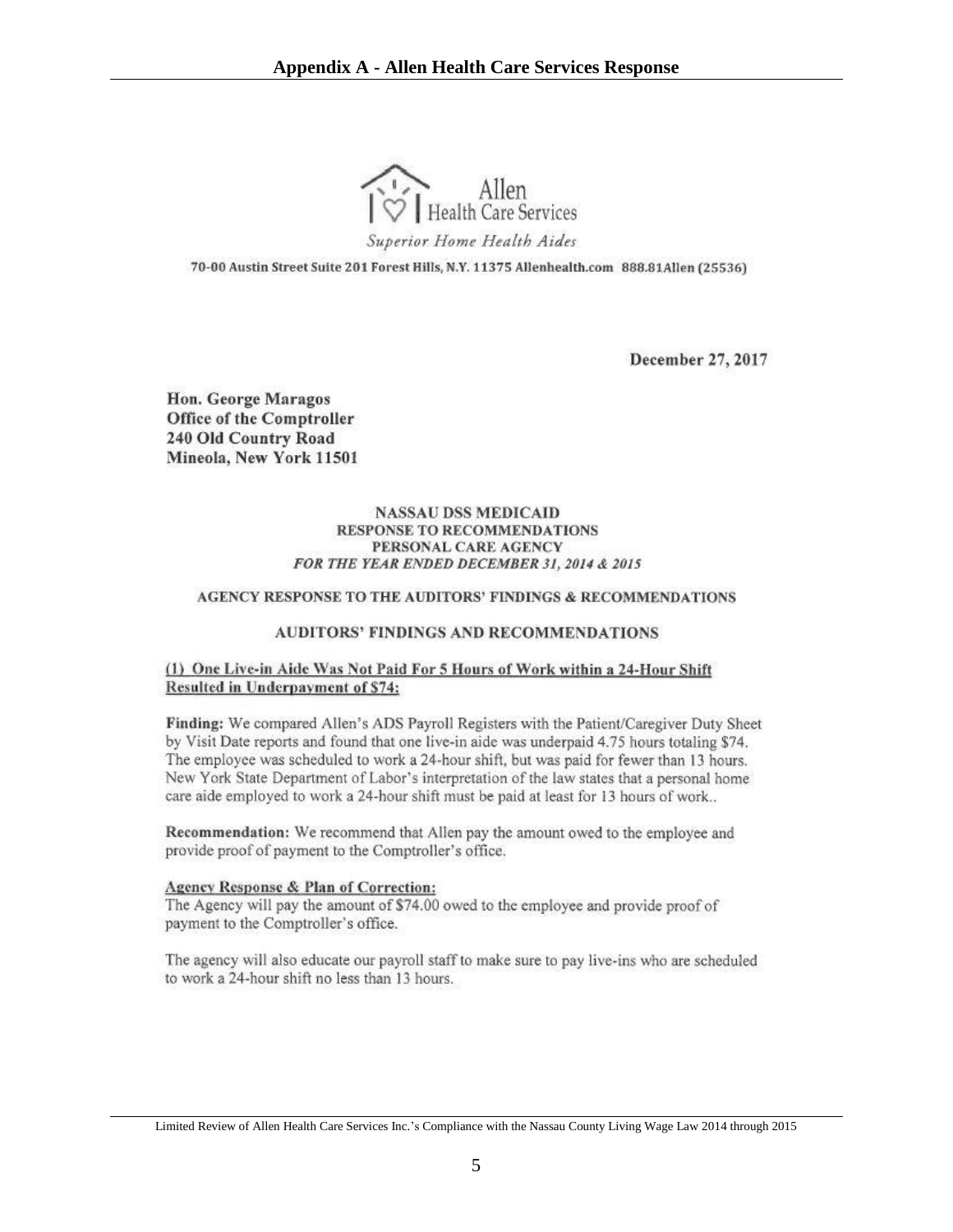#### (2) Seven Employees Were Not Compensated for 16 Hours of Earned Compensated **Time Off Totaling \$256:**

Finding: Our analysis of the payroll registers revealed that seven employees were underpaid a total of \$256.

Recommendation: We recommend that Allen pay the amounts owed to the seven employees and provide proof of payment to the Comptroller's Office.

Agency Response & Plan of Correction: The Agency concurs with the Auditors' recommendation above and the Agency will pay the amount of \$256.00 owed to the employees and provide proof of payment to the Comptroller's office.

The agency will also take steps to tighten our controls on the calculation of Living Wage vacation so that these errors will not take place in the future.

Respectfully submitted,

HEALTH ACQUISITION CORP.

Marie Andreacchio, President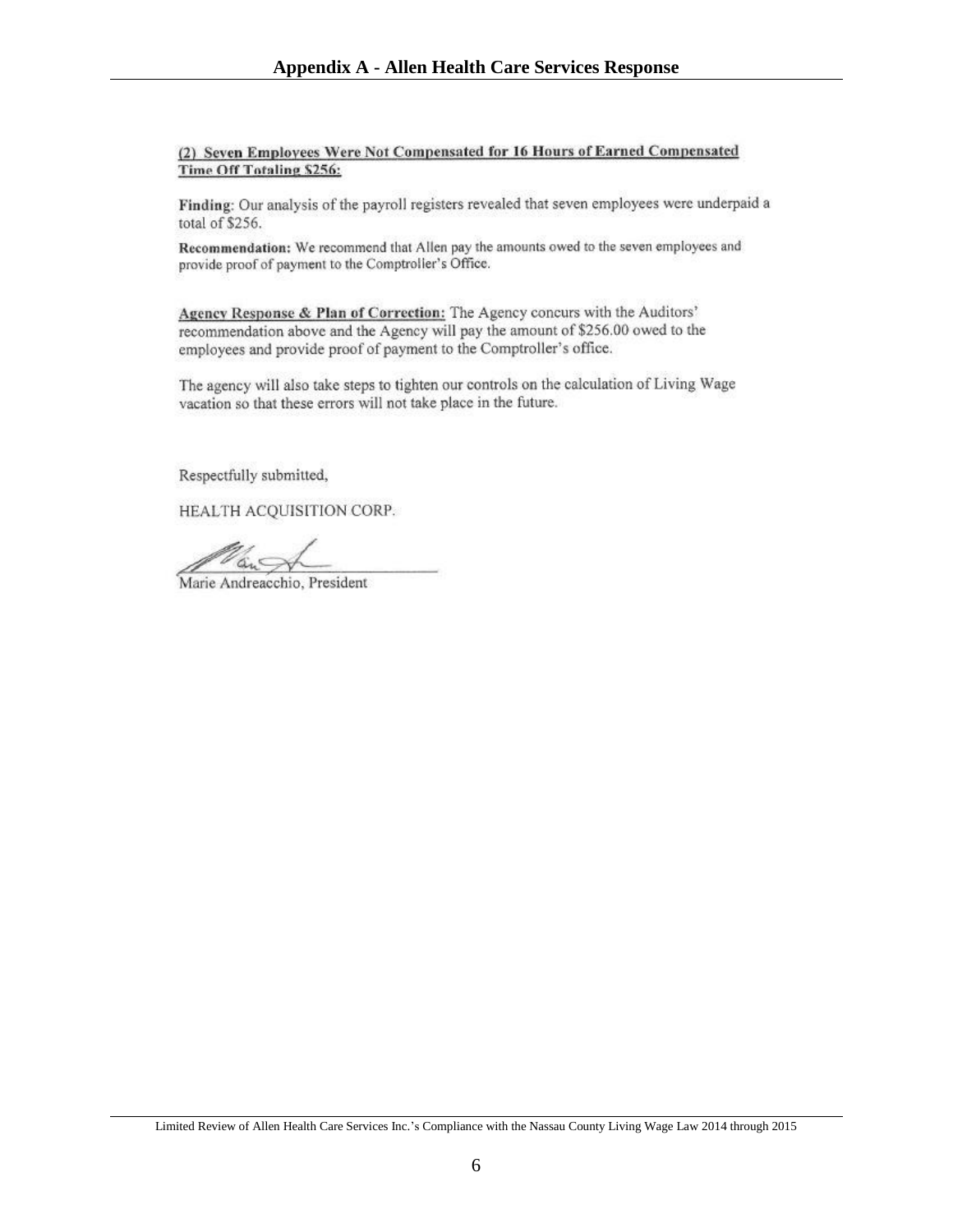# <span id="page-10-0"></span>**Audit Finding: (1) One Live-in Aide Was Not Paid For 5 Hours of Work within a 24-Hour Shift Resulted in Underpayment of \$74**

### **Audit Recommendation(s):**

We recommend that Allen pay the amount owed to the employee and provide proof of payment to the Comptroller's Office.

# **Allen Healthcare Response:**

The Agency will pay the amount of \$74.00 owed to the employee and provide proof of payment to the Comptroller's office.

The Agency will also educate our payroll staff to make sure to pay live-ins who are scheduled to work a 24-hour shift no less than 13 hours.

# *Auditor's Follow Up:*

*We concur with Allen's plan to: compensate the employee for the underpayment; provide proof of payment to the Comptroller's Office: and train its payroll staff on the required pay for liveins.* 

### **Audit Finding:**

# **(2) Seven Employees Were Not Compensated for 16 Hours of Earned Compensated Time Off Totaling \$256**

# **Audit Recommendation(s):**

We recommend that Allen pay the amounts owed to the seven employees and provide proof of payment to the Comptroller's Office.

# **Allen Healthcare Response:**

The Agency concurs with the Auditors' recommendation above and the Agency will pay the amount of \$256.00 owed to the employees and provide proof of payment to the Comptroller's office.

The Agency will also take steps to tighten our controls on the calculation of Living Wage vacation so that these errors will not take place in the future.

Limited Review of Allen Health Care Services Inc.'s Compliance with the Nassau County Living Wage Law 2014 through 2015